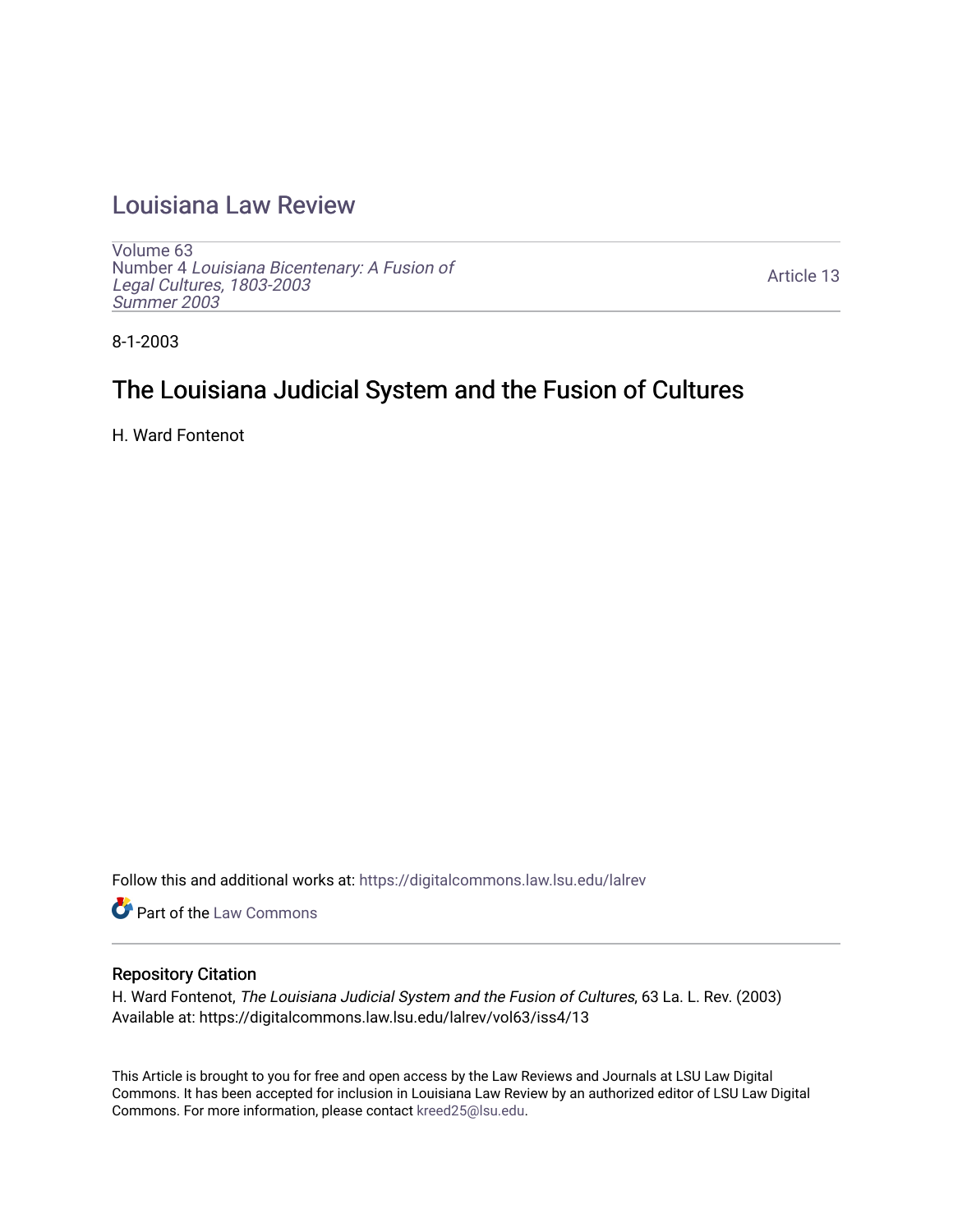## **The Louisiana Judicial System and the Fusion of Cultures**

### *HonorableH. Ward Fontenot\**

The title of the Journees of the Henri Capitant Society for the spring of 2003 was "A Fusion of Cultures." The symposium dealt with the transition of legal systems in those events in which a region and its people are transferred from one sovereign to another. The purpose of this paper is to examine the Louisiana experience as it relates to how such a transfer impacts the structure of the existing judicial system.

Louisiana's history in this regard offers a rich source of study because there have been two notable occasions when such transfers took place.' On both occasions, unanticipated difficulties developed. This paper will attempt to recount those events as well as the problems encountered and the ultimate remedies.

#### THE TERRITORY UNDER FRANCE

At the beginning of the 18th Century, France's holdings in the New World included Canada and the Louisiana Territory. Most of the French and English settlements on the North American continent were on the eastern seaboard; the interior of the continent had little need for a judicial system. Along the Mississippi River, the European powers were represented by military outposts, and any law administered in the wilderness would be under the control of the local military commander. Not until 1712 was the Louisiana territory placed under a separate administration from the rest of France's holdings in this hemisphere.<sup>2</sup>

2. Francois-Xavier Martin, The History of Louisiana from the Earliest Period **115** (James **A.** Gresham **1882)** (reprinted Pelican Publishing Co. **1963);** Ben R. Miller, The Louisiana Judiciary **1**(Louisiana State University Press **1932);** Alain **A.** Levasseur, Louis Casimir Moreau-Lislet, foster father of Louisiana Civil Law **1** (Paul M. Hebert Law Center Publications Institute).

Copyright 2004, by LOUISIANA LAW REVIEW.

<sup>\*</sup> Judge, 38th J.D.C., Louisiana.

<sup>1.</sup> In modern times, the term "Louisiana" refers to one of the fifty states of the United States of America. Originally, however, the term was used to apply to the area of the North American continent which was drained **by** the Mississippi River, an expanse extending from the mouth of that river on the Gulf of Mexico to the Canadian border comprising some eight hundred thousand square miles. This study limits its focus to the lower reaches of that territory, an area which roughly comprises the present boundaries of the state of Louisiana, for the simple reason that it was the first area to contain a settled population which was large enough to require a judicial system.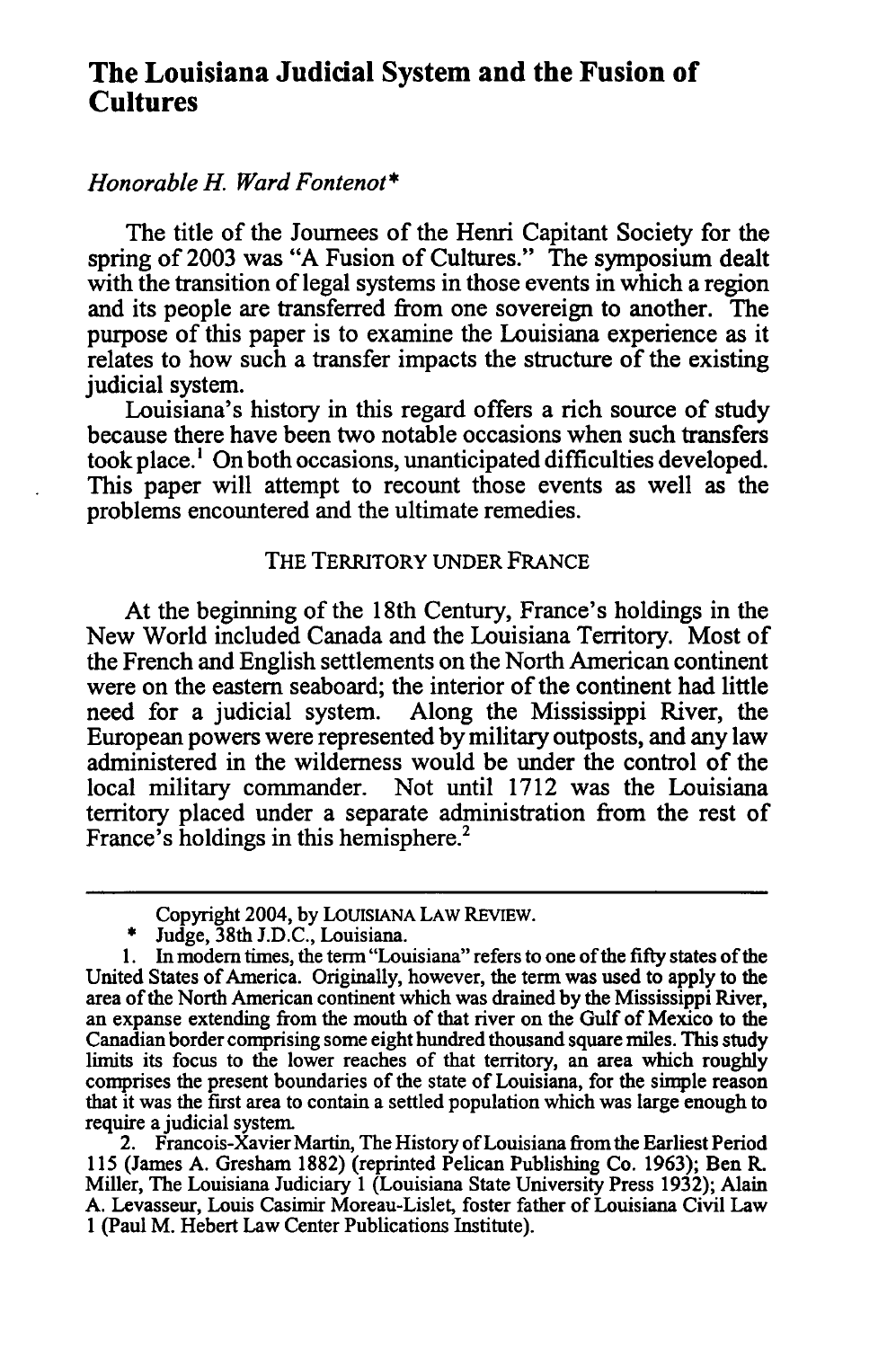In order to develop this property commercially, the French king decided to turn over the control of the Mississippi River basin to a private company. On September 26, 1712, the king made a grant to a private investor, Anthony Crozat, of "all the territory possessed by the crown, between old and new Mexico and Caroline." This was recognized to be the whole of the Louisiana territory under French control. In reference to the administration of justice, the charter to Crozat provided that the edicts and ordinances of France and the Custom of Paris were to be in effect in the territory.

The edicts, which relate to a court system, are those of December 18th and 23rd of 1712 in which it was decreed that a conciliar form ofgovernment was to be created. Under that plan, the judicial power for the territory was vested in a Superior Council. Initially, the council was composed of the Governor General, the Intendant of New France, the Governor of the territory of Louisiana, a crown representative called the King's Lieutenant, an appointed attorney called Senior Councilor, two puisne councilors, a procurer-general, and a clerk. One of the practical adjustments was that, although the Intendant of New France was the honorary president of the council, the Senior Councilor was the president-in-fact. This individual sat as a court of first instance (general trial court) in all provisional matters.3

In cases that were to be heard by the council sitting as a court, the members sat en banc. The number required for a quorum differed between criminal and civil proceedings. The quorum was three in all criminal cases while it was five in civil matters. In the event of temporary vacancies in the council, members ad hoc were chosen by the remaining members from respected citizens of the territory. By royal edicts, the makeup of the Superior Council experienced occasional changes. Although Crozat's charter was later surrendered, and the administration of the territory rechartered to a new company, sometimes called the Western Company or the Mississippi Company, the basic form of the judicial system under these private companies remained unchanged during this period of French rule. By contrast, the territory in the 18th Century was undergoing dynamic changes. By the time the subsequent enterprise was chartered to administer the territory, the population had grown considerably, and settlements had sprung up in areas distant from the seat of administration in New Orleans. Consequently, the appointment of inferior judges and courts was authorized. Edicts provided that courts in the scattered parts of the territory would be composed of an agent of the company, some local notable, and, in some instances, the local military commander.

<sup>3.</sup> Miller, *supra*note 2.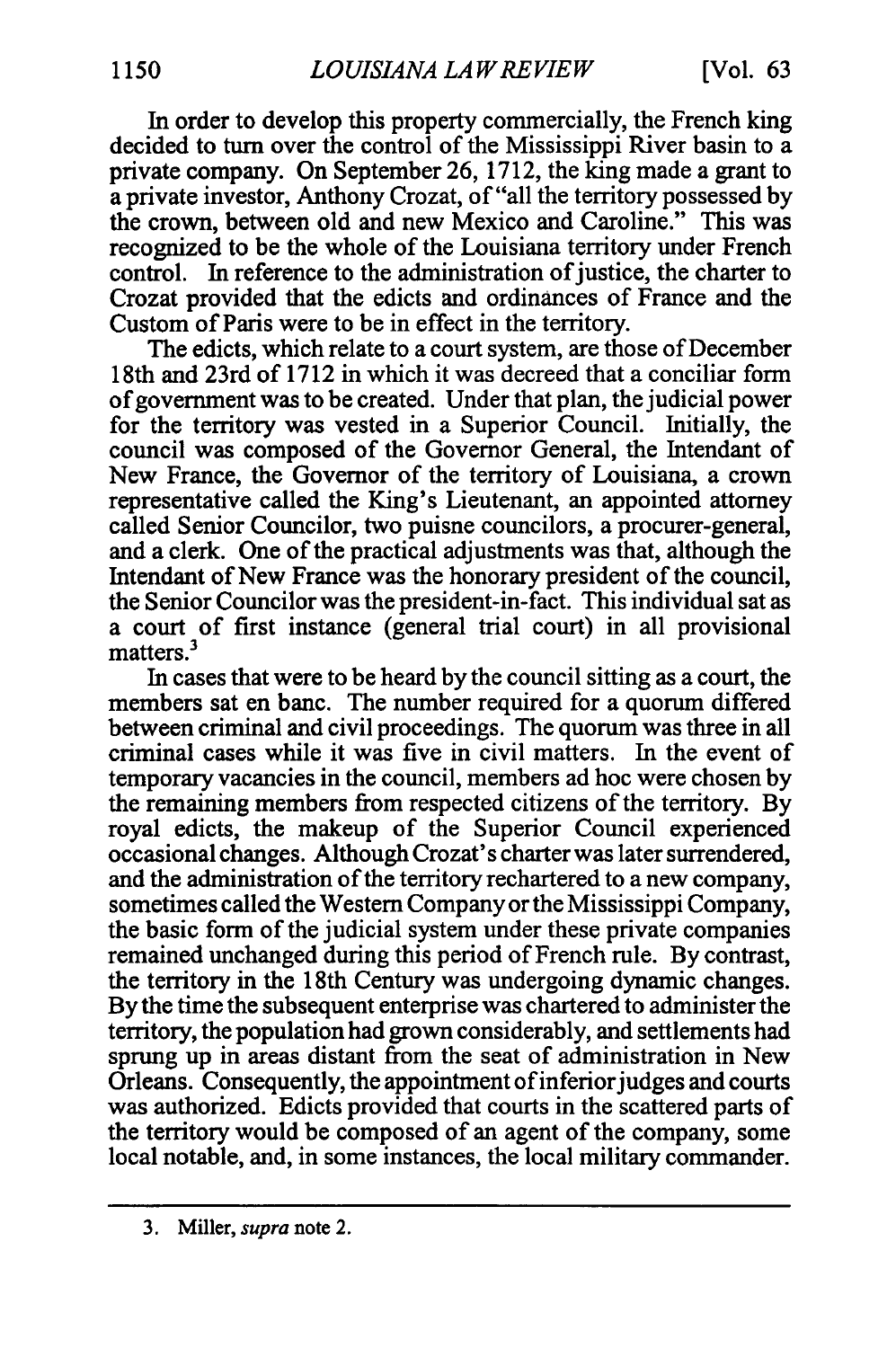In criminal matters and in civil matters of a certain magnitude, one had rights of appeal to the Superior Council.

### THE TERRITORY **UNDER SPAIN**

The Louisiana Territory and the city of New Orleans were ceded by France to Spain by the Treaty of Fountainbleau, November 3, 1762. This arrangement was so secret that the colonists did not learn of the occurrence until October, 1764. The Governor of the territory at that time was Jean Jacques Blaise D'Abbadie, while the head of the military was Charles Philippe Aubry, who was to play an important part in the events surrounding the transfer of the colony. On February 5, 1765, Governor D'Abbadie died of natural causes, leaving Aubry in sole control.

It was not until 1766 that a Spanish representative made an appearance in the territory, some four years after the transfer of ownership. During that time, the administration of the colony, including the judicial system, remained vested in the Superior Council. The inferior courts also continued to function without change.

Prior to his death, D'Abbadie received detailed instructions from France on the transfer of the colony's administration in a document dated April 11, 1764. The document expressed hope that the Superior Council and the inferior courts would be allowed to continue in the same capacity in providing justice for the territory. In a letter from Etienne Francois Duc de Choiseul to acting Governor D'Abbadie, the colony was assured "that the regular judges, such as the Superior Council, [would] continue to render justice according to the laws, forms and usages of the colony, [and] that the inhabitants [would] be confirmed in the possession of their property."4

The arrival of the Spanish representative initiated a period of cultural and political conflict and a very controversial episode in the early history of the state. Appointed governor by Charles III of Spain was Don Antonio De Ulloa. For reasons that remain unclear to this day, Ulloa did not take the usual diplomatic steps in establishing the authority of Spain in its new possession. For instance, he never arranged a formal ceremony to announce that the territory was thereafter under Spanish control. One reason offered by historians is

<sup>4.</sup> John Preston Moore, Revolt in Louisiana: The Spanish Occupation, 1766- 1770 43 (Louisiana State University Press 1976).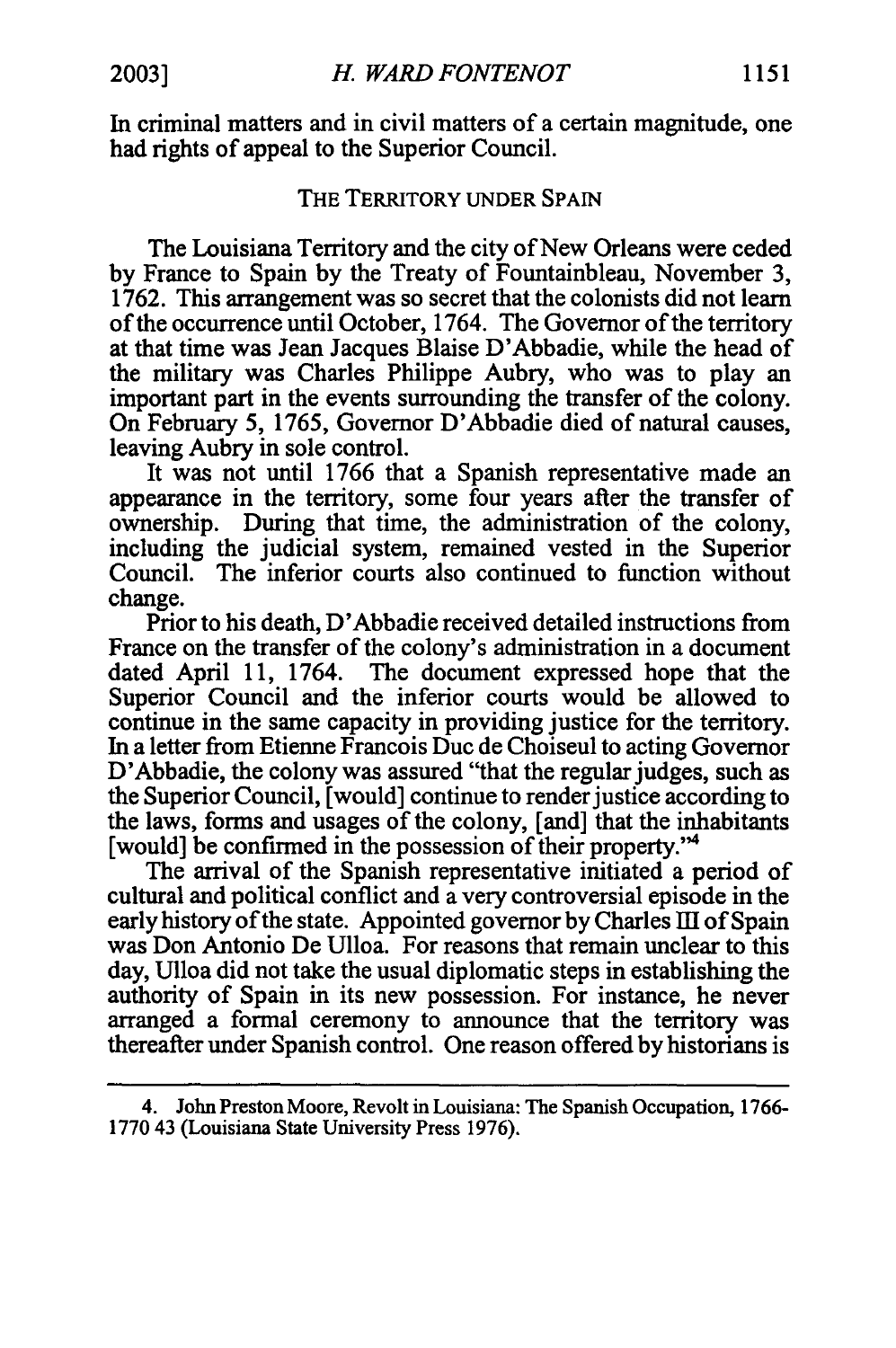that he had not been accorded sufficient military personnel to enforce any change. An early indication of the difficulties which Ulloa would face was his discovery that the French soldiers under Aubry would not serve under Spanish command. Consequently, the new governor agreed to rule jointly with Aubry, a situation which could only lead to more instability.

Initially, Ulloa attempted to fulfill Choiseul's promise and cooperated with the existing French administration. As part of that cooperation, a code was compiled in 1766 for the benefit of the colony. It incorporated all previous regulations and the Custom of Paris, while at the same time reciting Spanish theory and practice. It was drafted in the French language for the benefit of the inhabitants, most of whom were francophones.

As a result of events that go beyond the scope of this study, friction developed between the Spanish Governor and the inhabitants of the colony. Matters reached a crisis in January 1767 when Ulloa, recognizing that his authority was being ignored, issued a royal decree attempting to dissolve the Superior Council and vest all judicial powers in himself. This incident sparked open defiance and resulted in a series of events referred to as the Revolt of 1767. Although this so-called revolt produced no real violence, the great dissatisfaction of the populace under the administration of Ulloa generated open signs of agitation such as public gatherings and demonstrations against Spanish rule. Whether his fears were wellfounded or not, Ulloa worried for his safety and for the safety of his family. Knowing that his authority was deteriorating, he abandoned the colony and sailed to Cuba. The inhabitants of Louisiana rejoiced, hoping that the Spanish King would show no further interest in the territory. Their optimism proved to be unrealistic.

King Charles III of Spain turned to one of his military officers, Don Alexander O'Reilly, an Irish mercenary who had served the Spanish sovereign well on earlier occasions, to rectify this affront to the crown. He directed O'Reilly to proceed to Louisiana with a military force, take control, and impose Spanish rule.<sup>5</sup> The assertive actions of O'Reilly after his arrival in Louisiana were in stark contrast to those of Ulloa and, in the estimation of some historians, brutal.<sup>6</sup>

<sup>5.</sup> Mark F. Fernandez, From Chaos to Continuity: The Evolution of Louisiana's Judicial System, 1712-1862 (Louisiana State University Press 2001).

<sup>6.</sup> Moore, *supra* note 4, at 208-09.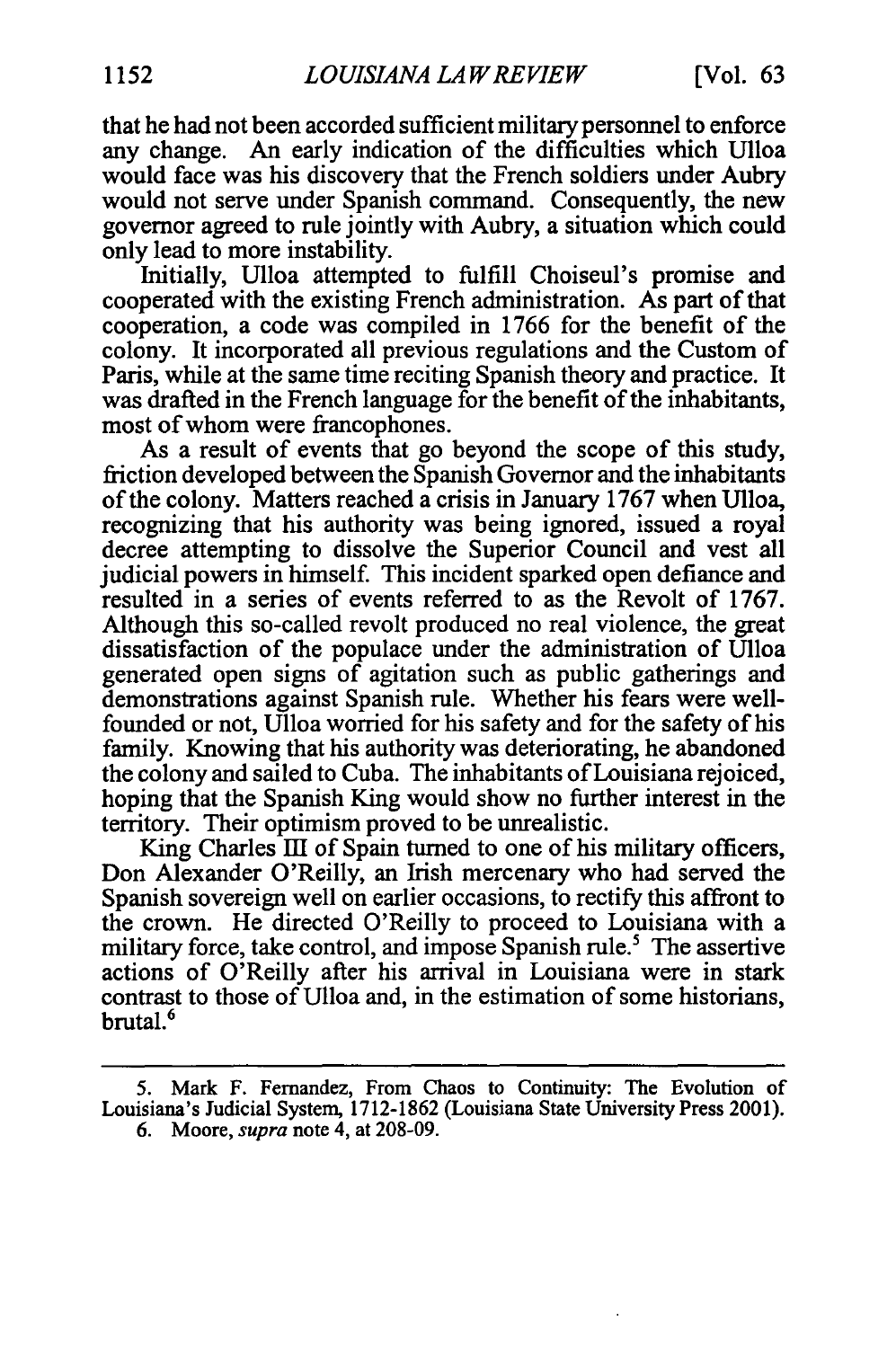The contemporaneous account of O'Reilly's arrival on July 24, 1769, indicated that he was cordially received by D'Abbadie, the members of the Superior Council, and by other persons in authority. However, upon the later arrival of a military force, he unexpectedly had several members of the Superior Council and other outspoken critics of Ulloa arrested; several of them were either executed or imprisoned. Some historians justify O'Reilly's behavior as being

necessary to quell any of the germs of civil unrest and to make a clear

statement that French rule had finally come to an end. More substantially, the new governor took steps to terminate the system of justice which had been in effect in the colonies for a half century and to substitute a totally new system. His first act in this regard was to dissolve the Superior Council. The new institutions which O'Reilly introduced were to have administrative and judicial authority and required the inhabitants of the colony to develop a new vocabulary. The center of government established by O'Reilly was called the "Cabildo,"<sup>7</sup> and it was a form of government that had been utilized by Spain in its other American colonies. O'Reilly's proclamation establishing the new form of government provided that the Cabildo would be composed of six perpetual regidors, $<sup>8</sup>$  two</sup> ordinary alcades,<sup>9</sup> an Attorney General Syndic,<sup>10</sup> and a clerk. Governor O'Reilly himself would preside over the Cabildo.

Of special interest are the various methods provided for the selection of posts on the cabildo. The positions of perpetual regidor and clerk were to be offered at auction. Following that, a purchaser could re-sell his position. The ordinary alcades and the Attorney General Syndic were chosen by vote of the other members of the cabildo. One break with the past was the practice of single judge courts for the purpose of hearing disputes. It was the ordinary alcades who sat as individual judges, and they had both criminal and civil jurisdiction. The proclamation also contained a concept which was a radical departure from anything that had been seen under the French system, and that was the establishment of a difference in the

<sup>7.</sup> The headquarters of municipal government in Spanish law. The municipal council was the "Ayuntamiento." Strother v. Lucas, 37 U.S. 410 (1838).

<sup>8.</sup> A tenured member of the ayuntamiento whose position was usually purchased. *Id.* at 442.

<sup>9.</sup> A judicial officer under Spanish law whose duties resemble a justice of the peace in the English system. U.S. v. Castillero, 67 U.S. 17 (1862).

<sup>10.</sup> An advocate or procurator representing an authority, here the Governor or the ayuntamiento. Field v. U.S., 34 U.S. 182 (1835).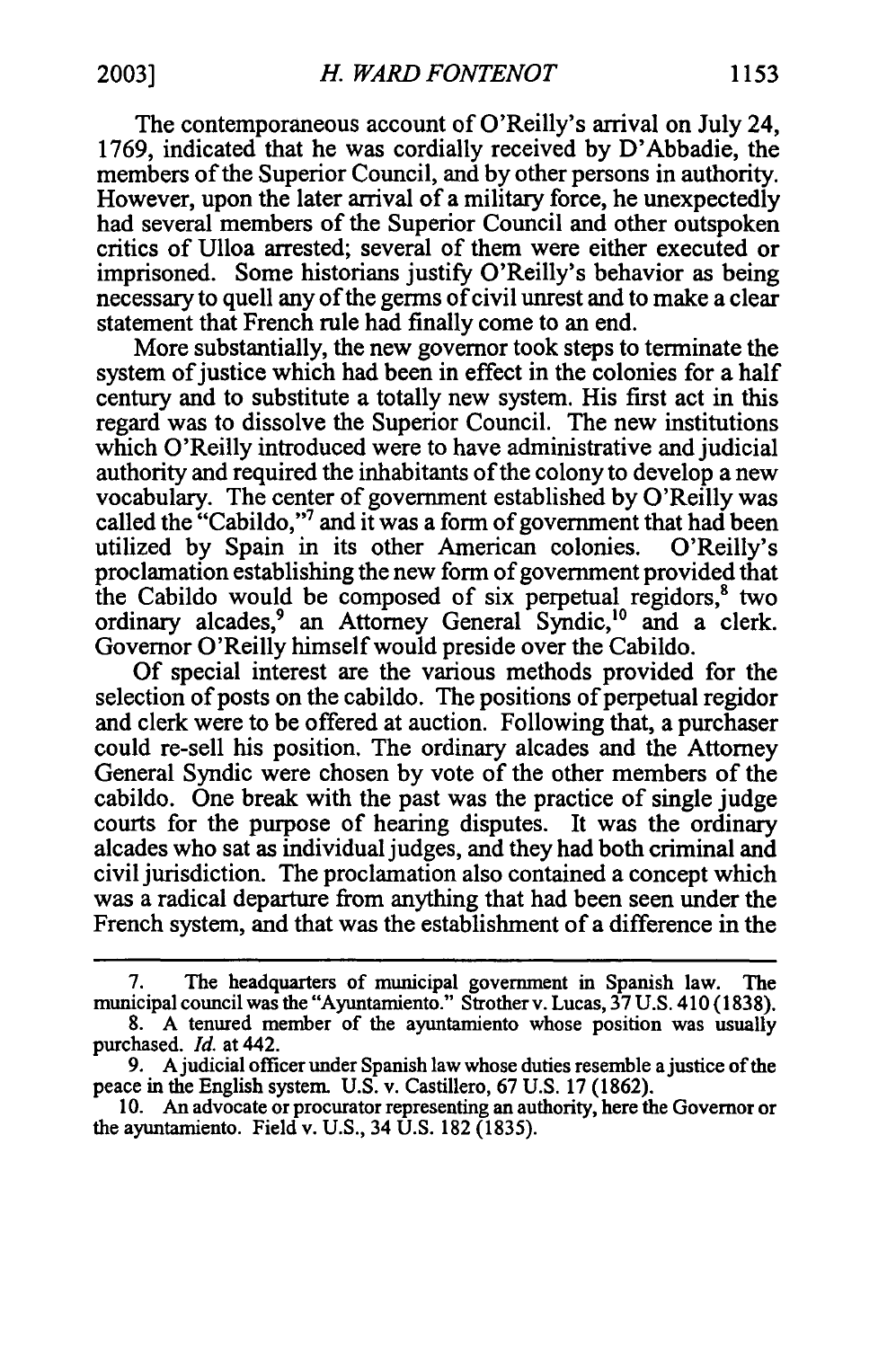status of litigants. Following Spanish practice elsewhere, O'Reilly's plan divided litigants into two categories, those with privileges and those without. Persons with certain privileges were given "fuero"<sup>11</sup> status and persons without any privileges were referred to as "ordinarios." Examples: a soldier could ask to be tried by a special judge known as a fuero militario, or members of the clergy could be asked to be tried by a fuero ecclestiatico. In 1780, a special fuero court was created to hear treasury matters.

Initially, the governor's court remained as the tribunal of last resort from the fuero courts. However, in 1771 a superior court was created in Havana, Cuba, which served as a court of appeals from the governor's court in Louisiana. Very few civil matters were ever appealed simply because of the expense involved. Usually, the only criminal cases which were appealed to Havana were those in which the death penalty was imposed.

Meanwhile, the growth of the population in the more remote areas of Louisiana required that there be some administration of justice beyond New Orleans. This was accomplished by the use of military outposts. In each district, an officer of the army served as a civil and military commandant. He had authority to hear all civil cases under a certain sum of money. If a greater sum was involved, he received the petition and the opposition, made some record of the testimony supporting the claims, and then transmitted the whole to the Cabildo, where the matter would be routed to the proper tribunal. In criminal matters, the commandant had the authority to arrest and imprison persons charged with an offense. At that point, he would report the nature of the offense to the Cabildo and would await instructions to either release the defendant or to transport the accused to the city for further proceedings.

An integral part of O'Reilly's Cabildo plan was that all public records were to be maintained in the Spanish language. However, the use of French was tolerated in juridical acts for practical reasons. The first reason was that most of the population was not conversant in Spanish. The second is that, in contrast to the resistance that Governor Ulloa had encountered, a number of French soldiers had enlisted in the Spanish service under O'Reilly.

<sup>11. &</sup>quot;Fuero" can mean a law or code of laws; or it can mean the tribunal that presides over the application of special laws. Blacks Law Dictionary 604 (5th ed. 1979).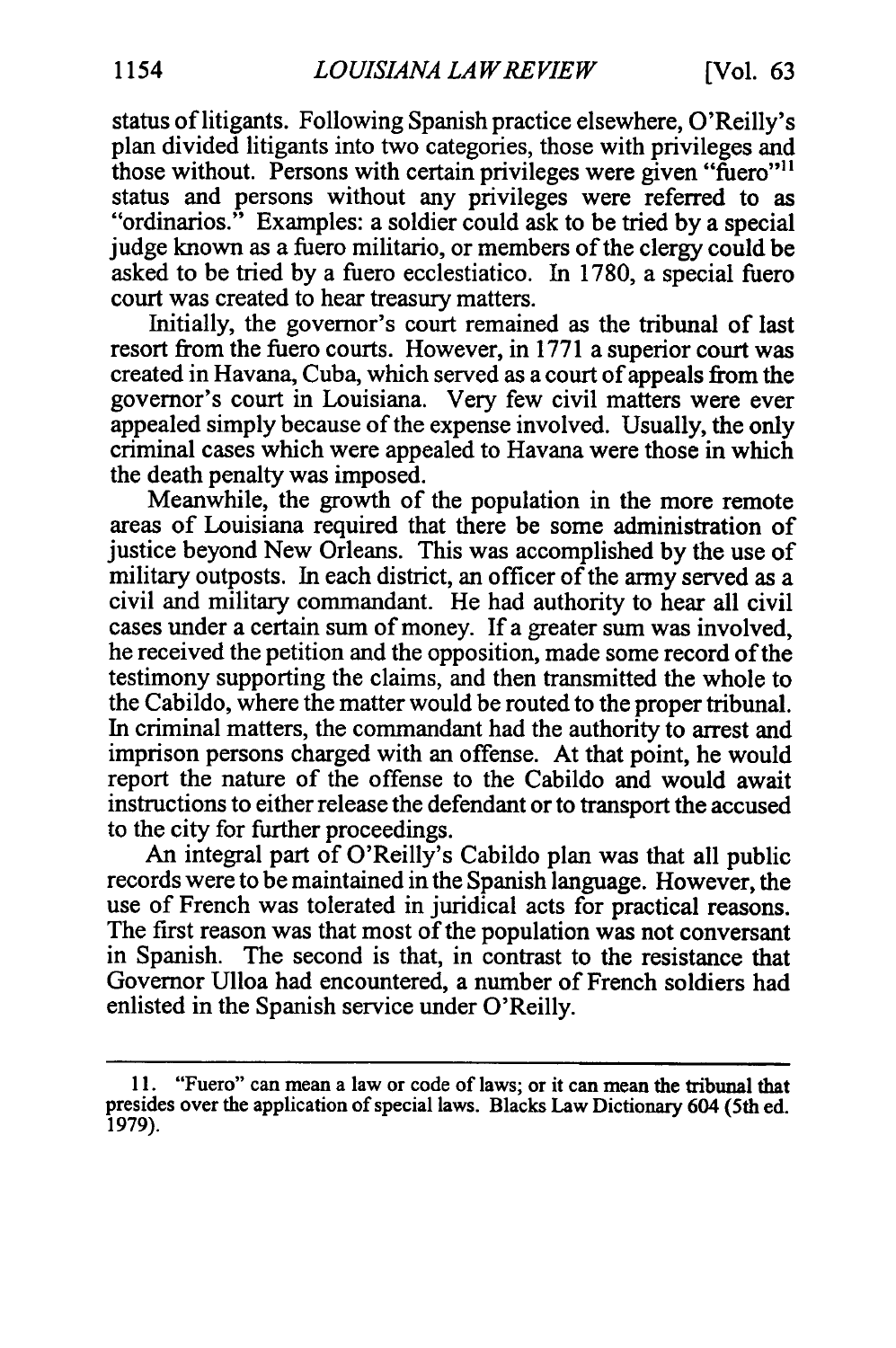Of course, there was the question as to whether the Courts were to apply French or Spanish law. Surprisingly, this did not seem to present the difficulty in transition that one would expect. O'Reilly had issued a proclamation that all proceedings in civil and in criminal matters would be according to the laws of Castille and of the Indies. By all accounts, this change of substantive law did not have a great impact because of the common origin, hence, the similarity of laws between Spain and France.<sup>12</sup> As a consequence, no noticeable disruption occurred when the courts began applying the new body of laws. Nevertheless, O'Reilly issued a decree in 1769 abolishing French law. It provided that thereafter the laws in effect would be a compilation referred to as the "Code O'Reilly." It was a combination which borrowed from the Laws of the Indies, the Siete Partidas, and the Code Noir. Although there were occasional adjustments of the judicial structure and of the substantive laws of Louisiana over the period of Spanish rule which lasted some forty years, the basic form ofthe judicial system remained unchanged until the next major event in Louisiana history.

#### THE TERRITORY UNDER AMERICAN ADMINISTRATION

In the year 1800, by the treaty of San Idelfonso, Spain returned to France the territory which had been received in the secret treaty of 1762, including the Mississippi River port city of New Orleans. Napoleon dispatched an emissary to Louisiana with orders to take control. He was Pierre Clement de Laussat, and his instructions were to act as governor and to re-establish French control of the territory. However, before he had even arrived in the New World, the celebrated Louisiana Purchase was accomplished. In that historical event, Napoleon sold the last of French possessions in North America to the emerging country of the United States of America. Laussat's tenure as governor over the colony of Louisiana lasted only three weeks.<sup>13</sup> On December 20, 1803, pursuant to new instructions which he had received from France, Laussat made a formal delivery of the territory to representatives of the United States.

<sup>12.</sup> *Martin,supranote 2, at 211.* 

<sup>13.</sup> Although Laussat arrived in Louisiana on March **26,** 1803, his authority did not commence until he received formal possession of the province from Spain on November 30, 1803. Congress had accepted the cession on October 7, 1803 and Laussat made formal delivery to Claiborne and Wilkinson on December 20, 1803.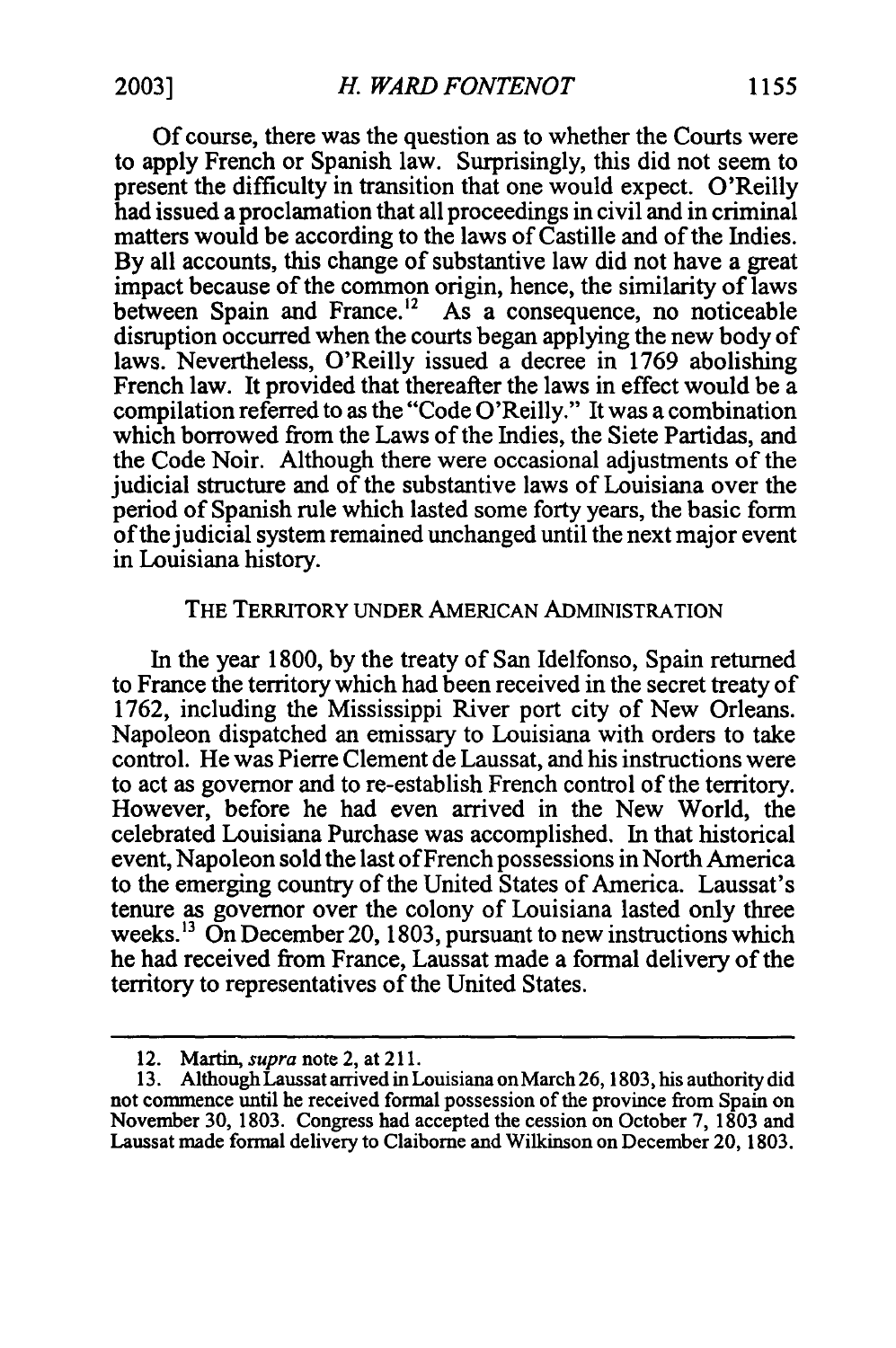In his History of Louisiana, Frangois-Xavier Martin includes a quote from a letter which Laussat sent to the French Ambassador in Washington following the transfer. Lausatt clearly lamented the loss ofLouisiana, and correctly predicted the cultural change which would soon occur in the colony:

The Americans have given fifteen million dollars for Louisiana; they would have given sixty rather than not possess it .... In a few years, the country, as far as the Rio Bravo (Mexico) will be in a state of cultivation. New Orleans will then have a population of from thirty to fifty thousand souls; and the new territory will produce sugar enough for the supply of North America and a part of Europe; let us not dissimulate; in a few years the existing prejudices will be worn off, the inhabitants will gradually become Americans, a system already begun. Should no fortunate amelioration of political events intervene, what a magnificent Nouvelle France have we lost. The Creoles and French established here unite in favor of France and cannot be persuaded that the convention for the cession of Louisiana is anything but a political trick: they think that it will return under the dominion of France.<sup>14</sup>

Despite the fact that Laussat had been in the position of control of the colony for the sole purpose of preparing its delivery to the United States, his actions in relation to the judicial system were very disruptive and had long range effect. Using the broad powers which had been invested in him, he issued an order abolishing the Cabildo. By doing so, he also abolished the entire court system. It appears that it was his intent to institute reforms of the judicial system, presumably in conformity with those which had existed before Spanish rule and which prevailed in various French possessions elsewhere. But, it is also evident that Laussat was fully aware, before his arrival in Louisiana, that the colony would no longer be French, and would soon be transferred to the United States. It would have accomplished little to institute a new judicial system within the short window of his administration.

<sup>14.</sup> In his "Essai Historique Sur La Louisian," 1830-31, Charles Gayarr6 identifies the recipient of this letter as "l'ambassadeur français à Washington." In Martin's "History of Louisiana," the author simply says that the letter was to "the minister from New Orleans." A Law Unto Itself? Essays in the New Louisiana Legal History 81-82 (Warren Billings, Mark F. Fernandez eds., LSU Press 2001).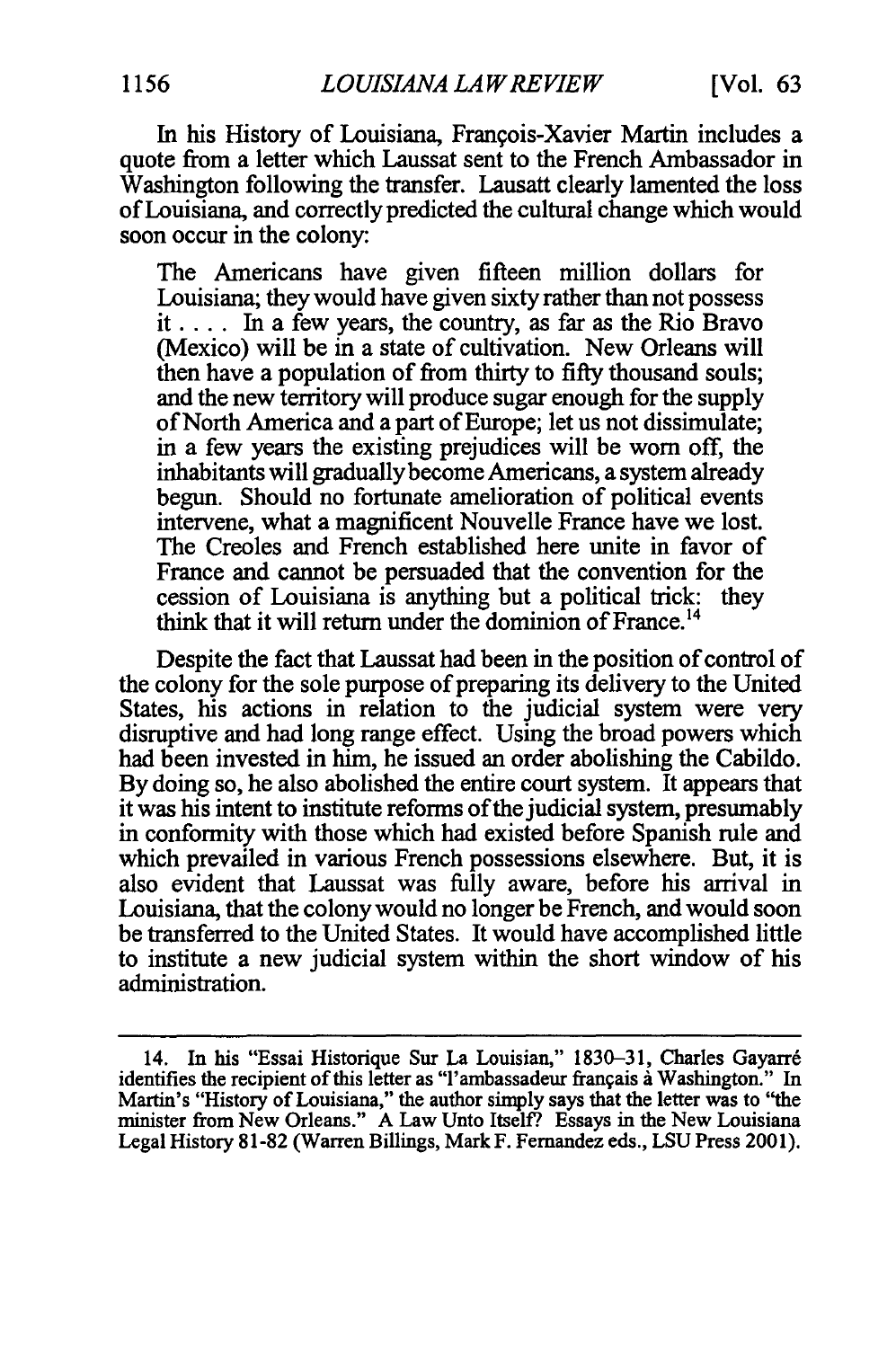So it was because of the quick and unexpected double transfer of the territory, and Laussat's intervening order, that Louisiana was received by the United States without any judiciary in place, and with confusion regarding the system of laws to be applied. The American administration moved quickly to deal with this new acquisition and began by dividing Louisiana into two districts referred to initially as Upper and Lower Louisiana. The lower area was also referred to as the "Orleans Territory." The balance of the territory was still sparsely populated and did not present the same problems as the settlements in the south. The wilderness extending to the north and westward would be administered under existing laws similar to those which the United States had applied to other unpopulated regions of North America which it had acquired, notably the Northwest Territories.<sup>15</sup> The Orleans Territory, on the other hand, presented a challenge. There was a settled population center which had acquired its own customs and practices. There was a growing and robust economy which required immediate resolution of disputes. The mixed population of French, Spanish, English, Indians, and Africans needed a system of criminal laws to preserve the peace.

President Jefferson was well aware of the rocky transition which had occurred in the 1760's. He was wary about thrusting an abrupt change upon the inhabitants of the area and thereby creating unrest and distrust of the new government. The Northwest Ordinance of 1787, bywhich the United States had controlled its other acquisitions, had mandated that common law be applied. Jefferson took note, however, of the fact that for almost a century, all matters in the Orleans Territory had been handled under the laws of Spain and France. He realized that the imposition of an unknown system of laws would create chaos and the very hostility that he was hoping to avoid.

With these considerations in mind, the President encouraged the Congress to act quickly. It did so by adopting a temporary system of conciliar government consisting of a governor and a thirteen-man legislative council. The power to appoint members of this temporary government was given to the President, and he designated his cousin and close friend, William C.C. Claiborne, as the governor ofthe newly acquired territory. Claiborne was thereby empowered with the ability to establish, by proclamation, a court system. On December 20, 1803,

<sup>15.</sup> George Dargo, Jefferson's Louisiana: Politics and the Clash of Legal Traditions (Harvard University Press 1975).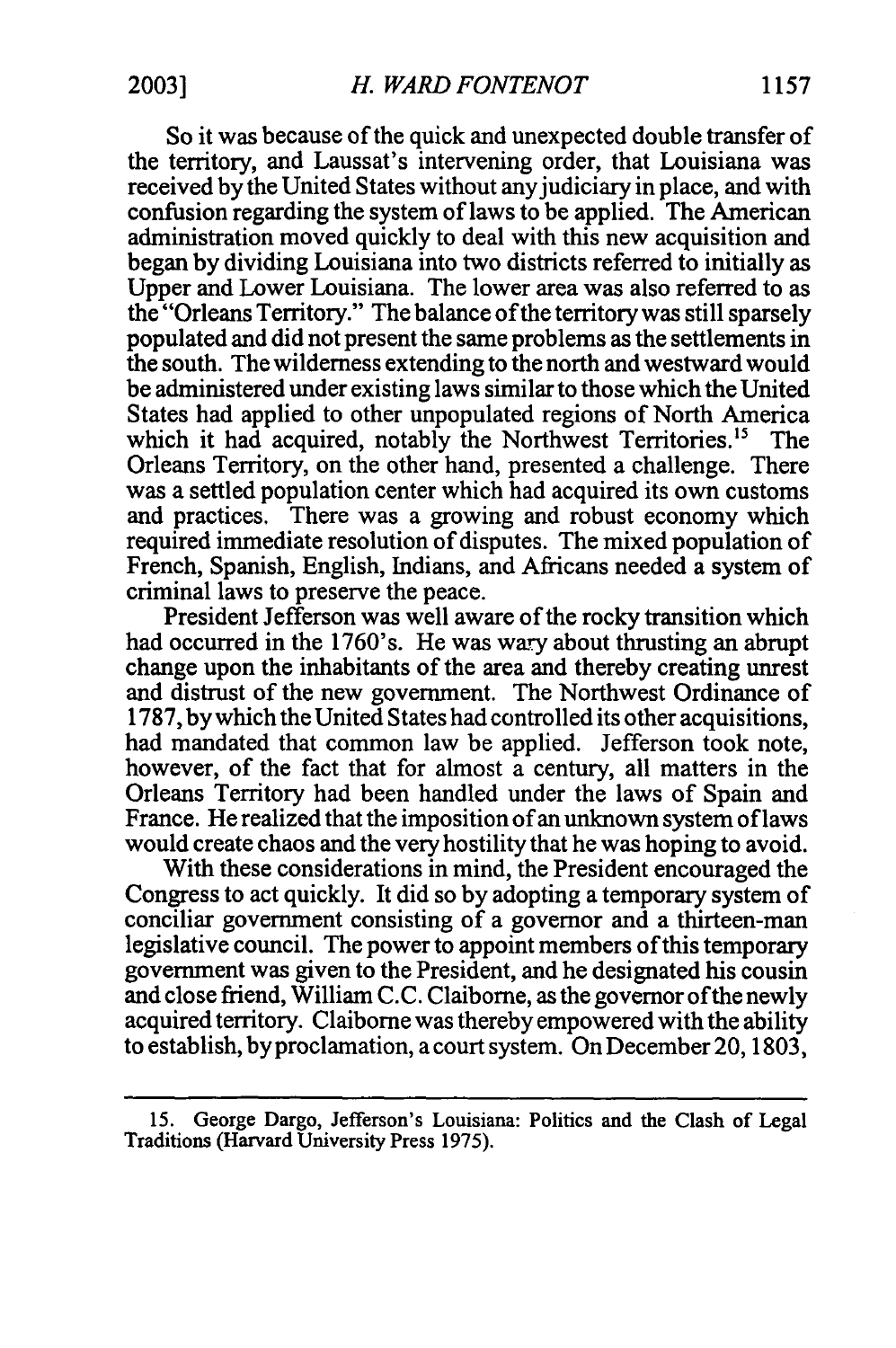Claiborne issued a proclamation in which he declared that the authority of Spain and France over the colony had ceased, and its inhabitants were now under the control of the United States. Worthy of note is that, for the purposes of stability and continuity, his proclamation decreed that the laws and municipal regulations enforced at the time of the session were to remain in effect. **<sup>6</sup>**

Addressing the pressing need for a judicial system, on December 30th, the governor established a Court of Pleas to deal with civil matters, and he appointed members of the local populace to fill that court. The jurisdiction of the Court of Pleas was limited to civil matters of three thousand dollars or less, which was a broad range of jurisdiction in those times. More important matters would go to the governor's court or await the creation of a more permanent system.

Claiborne encountered difficulty in finding personnel for the court. The ideal judge would be a person who favored the new American administration, was bilingual, and was cognizant ofboth common law and French law. Candidates with all those qualifications did not exist, so Claiborne appointed a group who represented a mix of languages, political leanings, and legal training. This tribunal met for the first time on January 10, 1804 and adopted rules for its own procedures.

In addition to the court of common pleas, Claiborne also created a "governor's court" which was to be the court of first instance in major civil matters and would also hear appeals from the Court of Pleas. In criminal matters, the governor's court also operated as the court of last resort in capital cases.

The selection and compilation of the civil law of the territory is a subject which has been well-studied and need not be detailed here. In summary, in 1808 the legislative council appointed two consultants, James Brown and Louis Moreau-Lislet, to compile a digest ofthe civil law which had been in effect in the territory. This Digest, completed in 1808, drew its provisions from the laws which had been in effect in the colony as well as from Las Siete Partidas, drafts of the Code Napoleon (then being redacted) ,and commentaries on English and American law. The Digest was not adopted as a binding code, but operated as a guide for the courts and as a model for blending French, Spanish, and the English common law.

**<sup>16.</sup>** Somewhat unclear was a part of Claiborne's decree which stated that "officers charged with the execution oflaws were continued inthe exercise oftheir respective functions." I suggest that this was directed to the military commandants in the parishes to avoid a breakdown of law and order.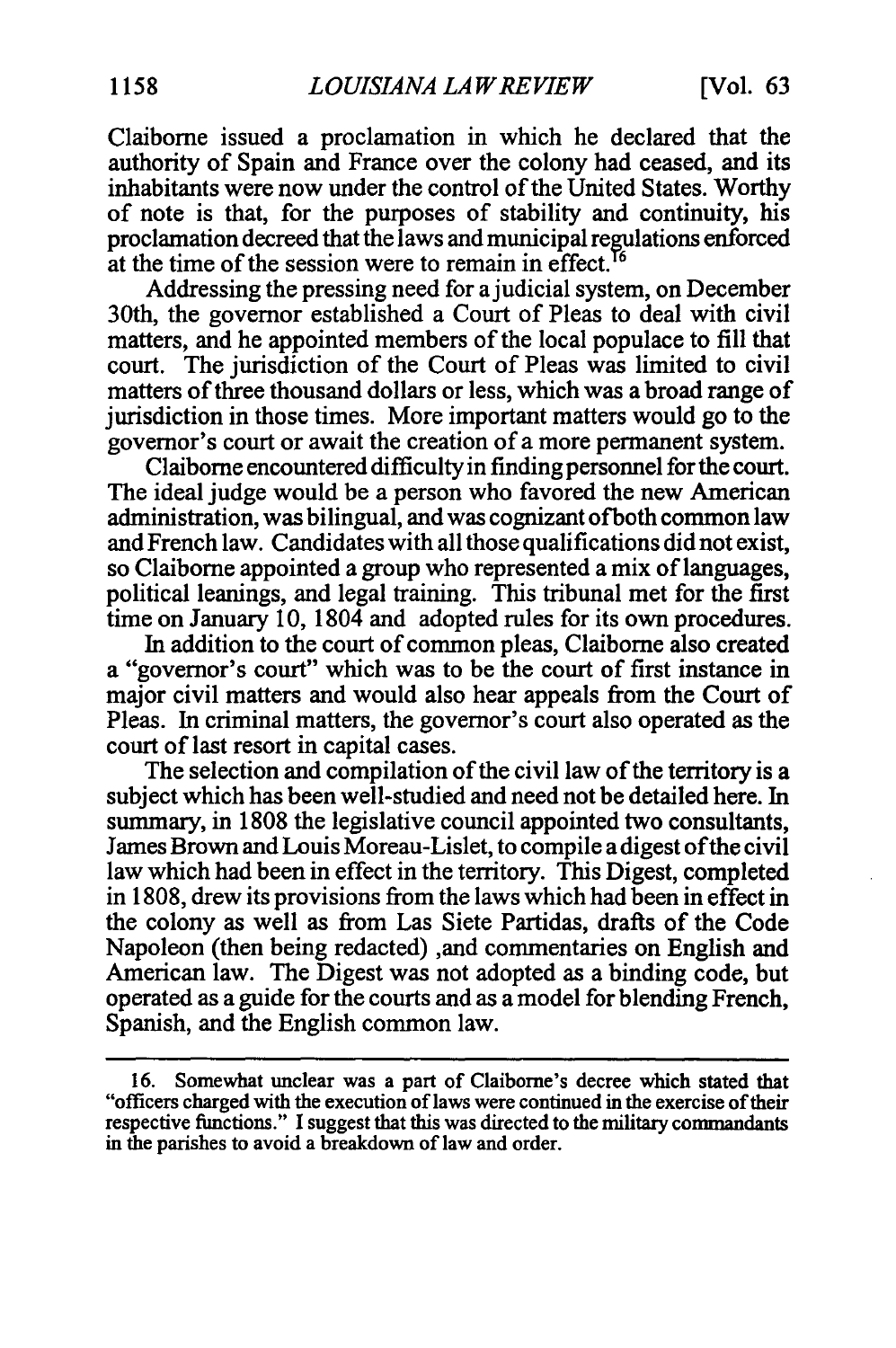Criminal law for the new territory was handled quite differently. President Jefferson instructed Claibome to impose common law concepts of penal law and to reflect the mandate of the U.S. Constitution, which accorded over-arching rights to all American citizens. Therefore, Claiborne saw no need to rely upon the French and Spanish criminal laws which had been in effect beforehand. He convened the first session of the legislative council for this purpose in December, 1804, and a final "Crimes Act" was adopted and signed by Claiborne on March 4, 1805. Thus, at this point in time, the void which had been created by Laussat through his abolition of both the legal and judicial systems of the territory had been filled. Although the courts established under Claiborne were provisional in nature, there was finally a judicial system in place and a body of laws to govern the behavior of the populace.

This temporary judicial system remained in effect until 1805 when Claiborne and the legislative council created anewjudiciary composed of a Superior Court of original and appellate jurisdiction and a system of county courts." Again, the philosophy adopted by the new American government in seeking a smooth transition was reflected in Claiborne's choice of personnel. In order to make the population of Louisiana feel comfortable with the new judicial system, he offered the positions on the Superior Court to qualified individuals who were fluent in either French or Spanish and knowledgeable of both civil law and common law.<sup>18</sup>

Also in 1805, the legislative council transferred the judicial powers of commandants and their syndics to judges and justices of the peace. The judge of the Orleans county court was vested with probate jurisdiction for the whole territory, and the Superior Court was authorized to go on circuit for a more expedient administration of justice throughout lower Louisiana.

Much has been written about the desire of President Jefferson to make the laws of Louisiana conform ultimately to those of the other states. That struggle and its results are beyond the scope of this

<sup>17.</sup> An act of congress, March 26, 1804, provided for a Legislative Council of thirteen members appointed by the President. Selecting the members ofthe council was Claiborne's task and he tried to balance its membership with representatives of the different cultural groups in the province. The Act vested judicial power in a Superior Court but limited judges and justices of the peace to four year terms.

<sup>18.</sup> Although Congress authorized three positions on the Superior Court, only John Provost of New York, stepson of Aaron Burr, accepted the offer and served on the court alone for many months. Miller, *supra*note 2, at 9.